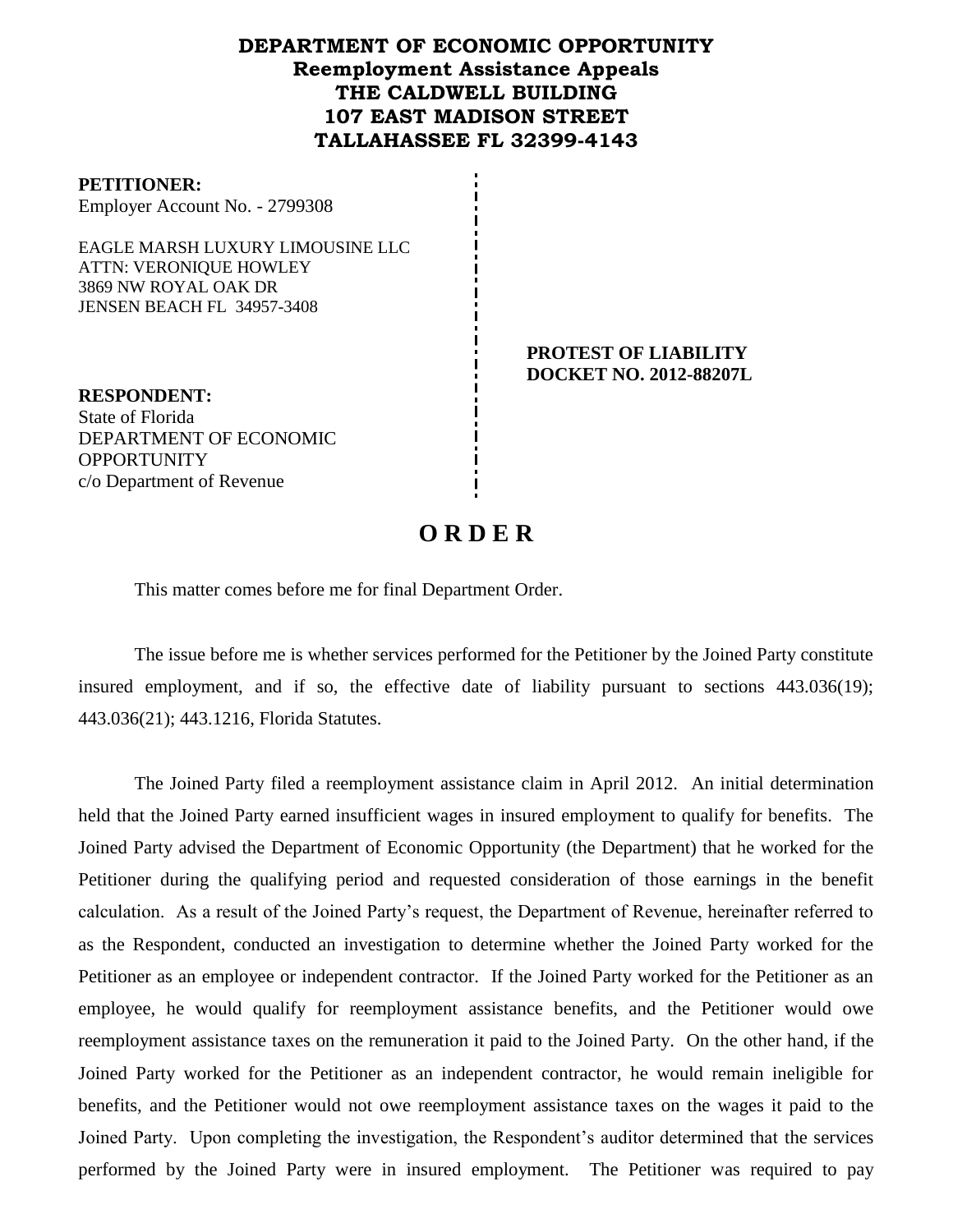reemployment assistance taxes on wages it paid to the Joined Party.The Petitioner filed a timely protest of the determination.The claimant who requested the investigation was joined as a party because he had a direct interest in the outcome of the case. That is, if the determination is reversed, the Joined Party will once again be ineligible for benefits and must repay all benefits received.

A telephone hearing was held on November 1, 2012.The Petitioner appeared and was represented by legal counsel. The Petitioner's owner testified as a witness for the Petitioner. The Joined Party appeared and testified on his own behalf. The Respondent, represented by a Tax Specialist II, appeared and testified. The Special Deputy issued a recommended order on January 14, 2013.

The Special Deputy's Findings of Fact recite as follows:

- 1. The Petitioner operates a transportation service. The Petitioner primarily transports passengers between various airports and a Club Med location. The Petitioner also provides a stretch limousine service. The Petitioner utilizes drivers whom the Petitioner classifies as independent contractors to transport the passengers. The Petitioner has approximately 15 individuals that provide driving services.
- 2. The Joined Party began performing services for the Petitioner as a driver in late 2010, and continued to perform those services until April 27, 2012. The Joined Party took one month off in early 2012 for hernia surgery.
- 3. The Joined Party responded to an advertisement placed by the Petitioner on Craigslist seeking drivers possessing a commercial driver's license. The Joined Party met with the Petitioner's member/owner who showed the Joined Party where the Petitioner kept its vehicles and the keys for the vehicles, described the work to be done, told the Joined Party what each trip paid, and told the Joined Party that he needed to have a cellular telephone so the Petitioner could contact him. The parties did not enter into a written agreement. The parties did not discuss whether they were entering into an employer-employee relationship or an independent contractor relationship. The Joined Party assumed he was not an employee because he was not paid hourly, did not receive benefits, used the Petitioner's vehicles, and did not have any expenses associated with the use of the vehicles.
- 4. The Joined Party had prior experience as a driver for another airport shuttle service. The Joined Party possessed a commercial driver's license and permits required for drivers of vehicles for hire from Palm Beach County and the city of Orlando. The Petitioner did not provide any training to the Joined Party. The Petitioner told the Joined Party to be courteous, to be on time, and to wear a necktie.
- 5. The Petitioner's customers contacted the Petitioner for transportation services. The Petitioner determined the fare at the time the service was requested. The Joined Party was not permitted to alter the fare set by the Petitioner. In most cases, the Joined Party did not have a contact number for the customer. If the Joined Party was running late or encountered some problem, the Joined Party contacted the Petitioner so that the Petitioner could communicate with the customer. The Joined Party was not permitted to solicit and transport passengers in the Petitioner's vehicles for his own benefit. If the Joined Party was at the airport or another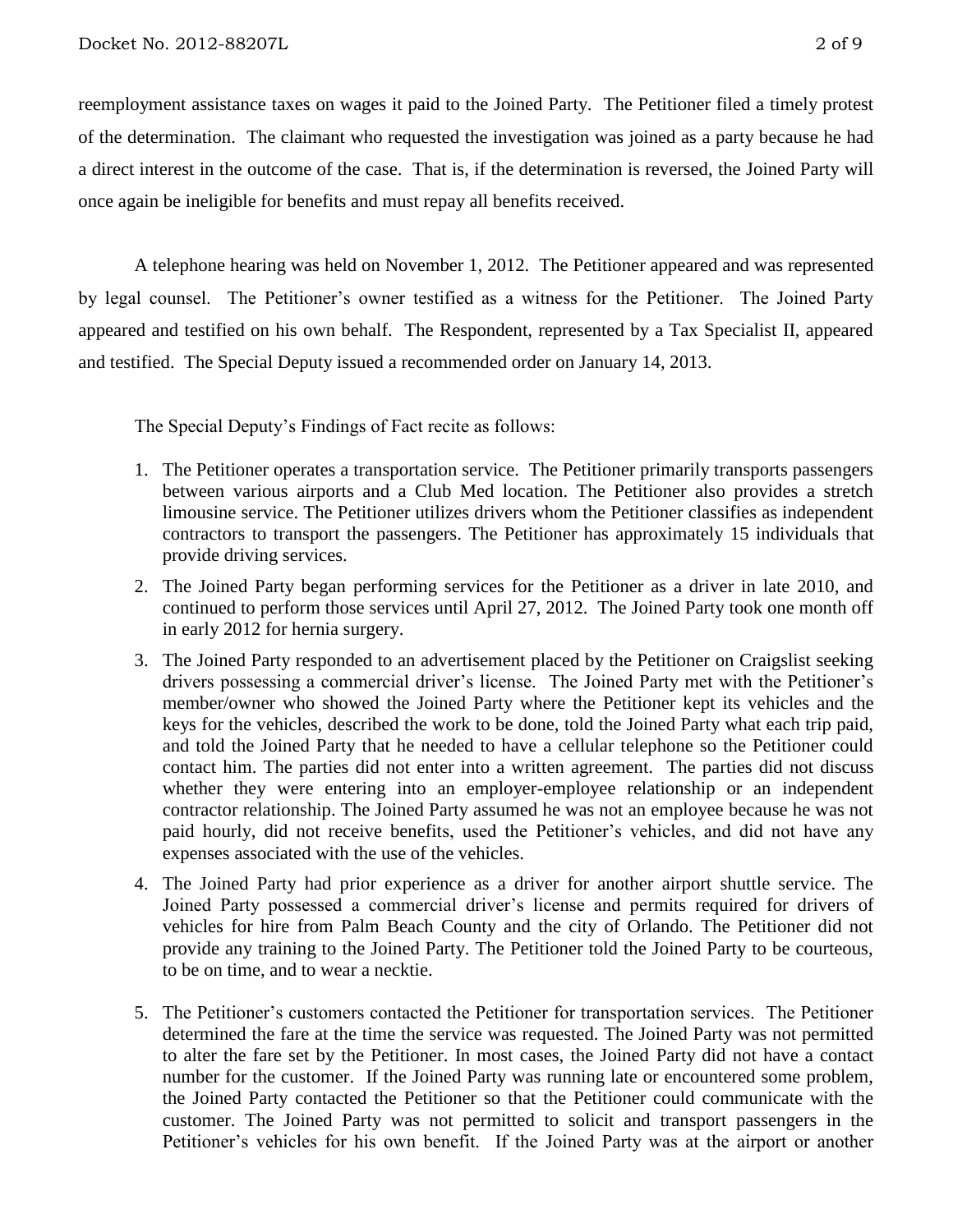location and was approached by someone for a ride, he contacted the Petitioner for permission to transport the passenger and charged the rate set by the Petitioner.

- 6. The Petitioner assigned all of the trips to the drivers. Usually, the Petitioner emailed the drivers in the evening with a trip list for the following day. The Petitioner provided the drivers with the date and time for the pick-up, the customer's name, the pick-up location, the drop-off location, and the vehicle to be used. The drivers were expected to respond as soon as possible. The Joined Party's practice was to immediately acknowledge receipt of the email. The Joined Party was required to keep his cellular telephone on 24 hours per day, seven days per week so that the Petitioner could contact him for unscheduled trips. The Joined Party told the Petitioner when he wanted a day off from driving. If the Petitioner was going to be busy on that particular day, the Petitioner told the Joined Party to pick another day. The Petitioner sometimes called the Joined Party for a job on his day off, and the Joined Party would work. The Joined Party only refused a job assignment one time. The Joined Party was contacted by the Petitioner to make an airport run after he had already worked approximately 15 hours, and the Joined Party refused the job. The Joined Party experienced a substantial reduction in assignments for the following week. The Joined Party did not believe he was free to refuse work without penalty.
- 7. The Joined Party used the Petitioner's vehicles to perform the work. The Petitioner paid all of the costs associated with the use of the vehicles, including fuel, maintenance, insurance and tolls. The Joined Party was a covered driver under the Petitioner's insurance policy. The Joined Party was not required to pay a deductible or repair expenses in the event of an accident in the Petitioner's vehicle. The Joined Party had a minor accident with one of the Petitioner's vehicles. The Joined Party voluntarily paid for repairs because he was afraid, if he did not, the Petitioner would not give him further work. The Joined Party was required to wash and vacuum the vehicle before his first pick-up of the day. The Joined Party took the vehicles to a car wash and was reimbursed by the Petitioner for the cost. The Joined Party was required to return the vehicle to the Petitioner's business location at the end of each day unless he had an early morning pick-up in the same vehicle the next day. In that circumstance, the Joined Party was permitted to keep the car overnight and could drive the vehicle for personal use. The Joined Party used his personal cellular telephone in connection with the work.
- 8. The Petitioner determined the per trip rate paid to the Joined Party. If the Joined Party had to wait for more than an hour at an airport with a customer, such as a minor, the Petitioner paid the Joined Party at a rate of \$15 per hour for waiting time. If an arriving flight was delayed more than an hour or two, the Petitioner sometimes paid the Joined Party additional compensation. If the Joined Party went to a pick-up location and the customer was not there, the Petitioner paid the Joined Party for the trip.
- 9. The Petitioner paid the Joined Party on a bi-weekly basis. The Joined Party maintained daily driving reports and submitted them to the Petitioner prior to the pay date. The Petitioner did not withhold taxes from the Joined Party's pay. The Joined Party did not receive bonuses, sick pay, vacation pay, holiday pay, or other fringe benefits. The Petitioner reported the Joined Party's earnings on a form 1099-MISC. The Joined Party could and did receive tips from passengers. The Joined Party was not required to report his tips to the Petitioner.
- 10. The Joined Party could not subcontract the work or hire others to perform his services for the Petitioner. The Joined Party could give an assigned job to another of the Petitioner's drivers.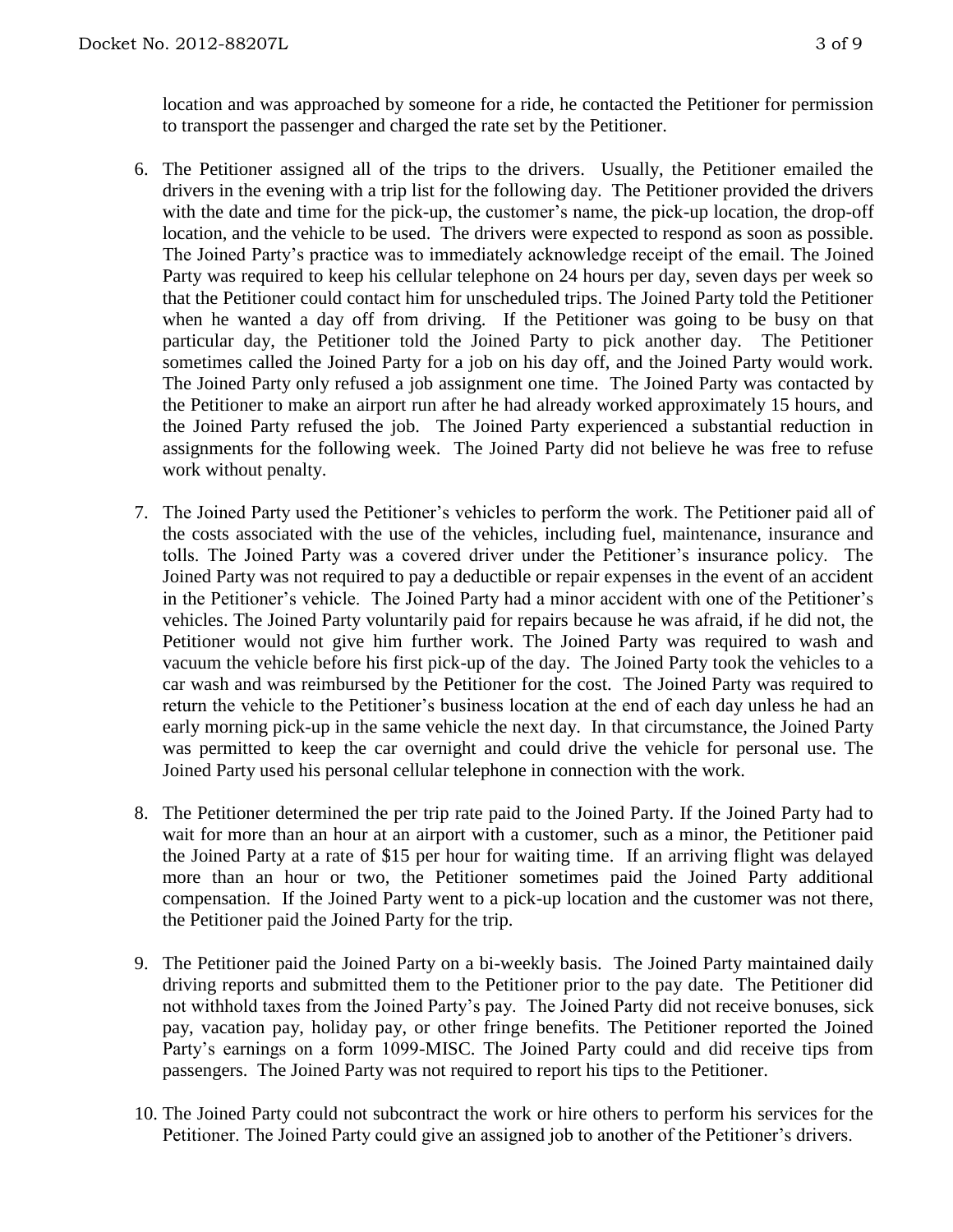- 11. The Joined Party was not restricted from working for a competitor of the Petitioner. During the first week the Joined Party performed driving services for the Petitioner, he also performed driving services for another airport shuttle service. After that week the Joined Party did not perform driving services for anyone other than the Petitioner.
- 12. The Joined Party did not have his own business, business cards, occupational license, or business liability insurance and did not advertise his services as a driver to the general public.
- 13. Either party could terminate the relationship at any time without penalty or liability for breach of contract. After the Joined Party was late picking up a passenger from an airport, the Petitioner notified the Joined Party that the Petitioner would only use the Joined Party as a driver in emergency situations. The Joined Party did not receive further work from the Petitioner.
- 14. The Joined Party filed a claim for unemployment compensation benefits effective May 8, 2012. When the Joined Party did not receive credit for his earnings with the Petitioner, a *Request for Reconsideration of Monetary Determination* was filed. An investigation was assigned to the Department of Revenue to determine if the Joined Party performed services for the Petitioner as an independent contractor or as an employee.
- 15. On June 15, 2012, the Department of Revenue issued a determination holding that the services performed for the Petitioner by the Joined Party as a driver constitute insured employment retroactive to January 1, 2011. On July 2, 2012, the Petitioner submitted a protest of the determination along with a completed *Independent Contractor Analysis* and other information pertaining to the work relationship with the Joined Party. On July 25, 2012, the Department of Revenue issued an affirmation of the prior determination. The Petitioner filed a timely protest.

Based on these Findings of Fact, the Special Deputy recommended that the determination dated July 25, 2012, be affirmed. The Special Deputy granted an extension of time for the filing of exceptions until February 18, 2013, at the Petitioner's request. The Petitioner's exceptions were received by mail postmarked February 12, 2013. No other submissions were received from any party.

With respect to the recommended order, section 120.57(1)(1), Florida Statutes, provides:

The agency may adopt the recommended order as the final order of the agency. The agency in its final order may reject or modify the conclusions of law over which it has substantive jurisdiction and interpretation of administrative rules over which it has substantive jurisdiction. When rejecting or modifying such conclusions of law or interpretation of administrative rule, the agency must state with particularity its reasons for rejecting or modifying such conclusion of law or interpretation of administrative rule and must make a finding that its substituted conclusion of law or interpretation of administrative rule is as or more reasonable than that which was rejected or modified. Rejection or modification of conclusions of law may not form the basis for rejection or modification of findings of fact. The agency may not reject or modify the findings of fact unless the agency first determines from a review of the entire record, and states with particularity in the order, that the findings of fact were not based upon competent substantial evidence or that the proceedings on which the findings were based did not comply with essential requirements of law.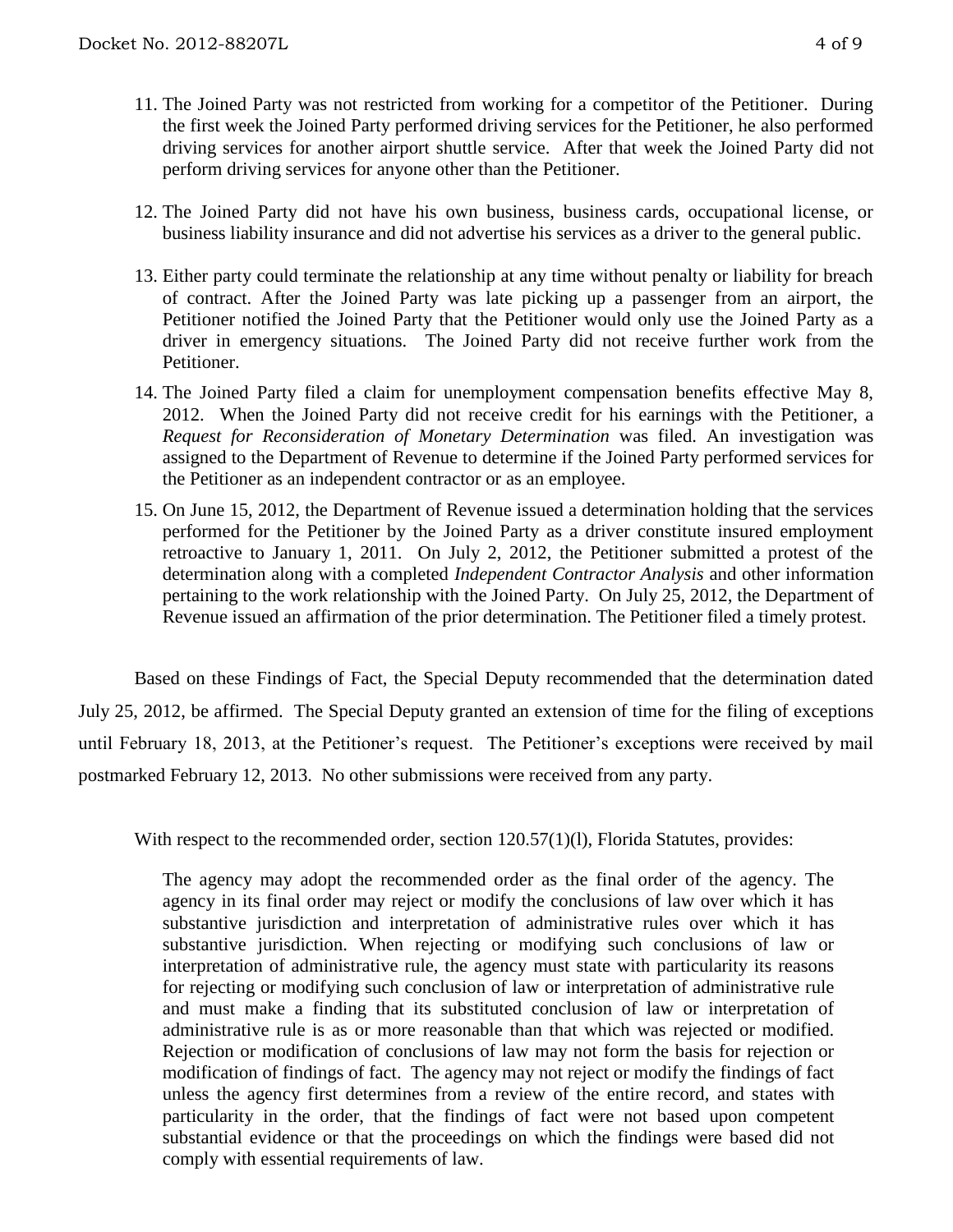With respect to exceptions, section  $120.57(1)(k)$ , Florida Statutes, provides, in pertinent part:

The agency shall allow each party 15 days in which to submit written exceptions to the recommended order. The final order shall include an explicit ruling on each exception, but an agency need not rule on an exception that does not clearly identify the disputed portion of the recommended order by page number or paragraph, that does not identify the legal basis for the exception, or that does not include appropriate and specific citations to the record.

The Petitioner's exceptions are addressed below. Also, the record of the case was carefully reviewed to determine whether the Special Deputy's Findings of Fact and Conclusions of Law were supported by the record, whether the proceedings complied with the substantial requirements of the law, and whether the Conclusions of Law reflect a reasonable application of the law to the facts.

Upon review of the record, it was determined that Finding of Fact #14 must be modified because it lists the date of the *Wage Transcript and Determination* instead of the effective date of the Joined Party's claim. The record reflects that the Joined Party's claim was effective April 29, 2012. As a result, Finding of Fact #14 is amended to say:

The Joined Party filed a claim for reemployment assistance (formerly known as unemployment compensation) benefits effective April 29, 2012. When the Joined Party did not receive credit for his earnings with the Petitioner, a *Request for Reconsideration of Monetary Determination* was filed. An investigation was assigned to the Department of Revenue to determine if the Joined Party performed services for the Petitioner as an independent contractor or as an employee.

In *Sections I-III* of its exceptions, the Petitioner proposes alternative findings of fact and conclusions of law and specifically takes exception to Conclusions of Law #23-27. Pursuant to section 120.57(1)(l), Florida Statutes, the Special Deputy is the finder of fact in an administrative hearing, and the Department may not reject or modify the Special Deputy's Findings of Fact unless the Department first determines from a review of the entire record that the findings of fact were not based upon competent substantial evidence. Also pursuant to section 120.57(1)(l), Florida Statutes, the Department may not reject or modify the Special Deputy's Conclusions of Law unless the Department first determines that the conclusions of law do not reflect a reasonable application of the law to the facts. A review of the record reveals that the Special Deputy's amended Findings of Fact are supported by competent substantial evidence in the record and the Special Deputy's Conclusions of Law, including Conclusions of Law #23- 27, reflect a reasonable application of the law to the facts. As a result, the Department may not further modify the Special Deputy's Findings of Fact or Conclusions of Law pursuant to section 120.57(1)(l), Florida Statutes, and accepts findings of fact and conclusions of law as amended herein. The Petitioner's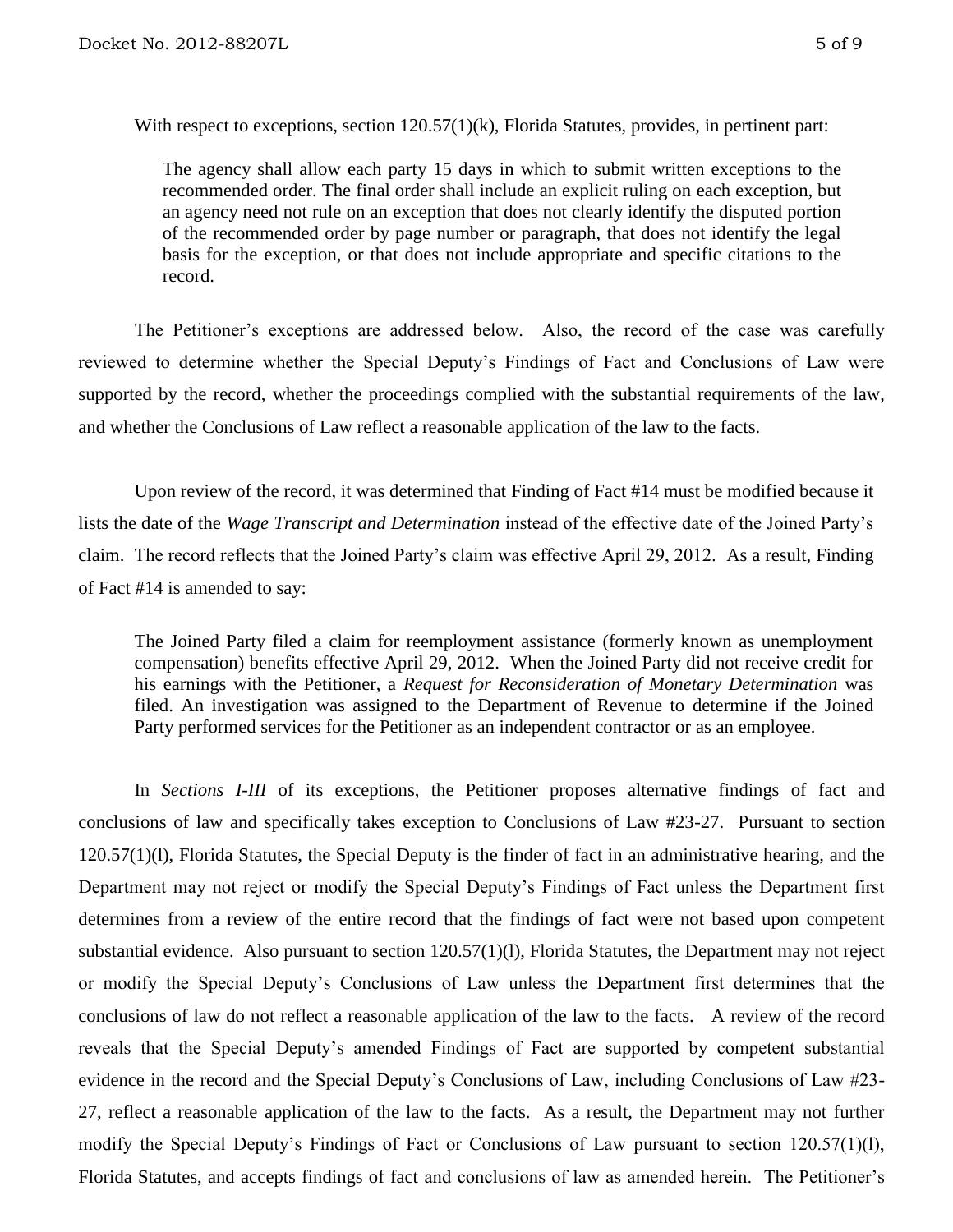exceptions to the Special Deputy's amended findings of fact and conclusions of law are respectfully rejected.

The Petitioner also cites several court cases in support of its contention that an independent contractor relationship existed between the Petitioner and the Joined Party. The cases are distinguishable from the case at hand. The courts in these cases held that independent contractor relationships existed due to a lack of control over the details of the work. *Hilldrup Transfer & Storage of New Smyrna Beach, Inc. v. State, Dept. of Labor & Employment Sec., Div. of Employment*, 447 So. 2d 414, 417 (Fla. 5th DCA 1984); *Messer v. Dep't of Labor & Employment Sec.*, 500 So. 2d 1372, 1373 (Fla. 5th DCA 1987); *Peterson v. Highland Crate Co-op.*, 23 So. 2d 716, 717 (Fla. 1945); *A Nu Transfer, Inc. v. Dep't of Labor & Employment Sec. Div. of Employment Sec.*, 427 So. 2d 305, 306 (Fla. 3d DCA 1983); *Roark v. Peters*, 242 So. 2d 199, 201 (Fla. 1st DCA 1970). The record reflects that the Special Deputy concluded that the Petitioner exerted control over the details of the Joined Party's work consistent with an employer/employee relationship. As previously stated, the Special Deputy's amended Findings of Fact are supported by competent substantial evidence in the record, the Special Deputy's Conclusions of Law reflect a reasonable application of the law to the facts, and the Department is not permitted to further modify or reject the Special Deputy's Findings of Fact and Conclusions of Law pursuant to section 120.57(1)(l), Florida Statutes. The Department accepts the Special Deputy's amended Findings of Fact and Conclusions of Law. The Petitioner's remaining exceptions are respectfully rejected.

A review of the record reveals that the amended Findings of Fact are based on competent, substantial evidence and that the proceedings on which the findings were based complied with the essential requirements of the law. The Special Deputy's Findings of Fact are thus adopted in this order as amended herein. The Special Deputy's Conclusions of Law reflect a reasonable application of the law to the facts and are also adopted.

Having considered the Petitioner's exceptions, the record of this case, and the Recommended Order of the Special Deputy, I hereby adopt the Findings of Fact and Conclusions of Law of the Special Deputy as set forth in this order.

Therefore, it is ORDERED that the determination dated July 25, 2012, is AFFIRMED.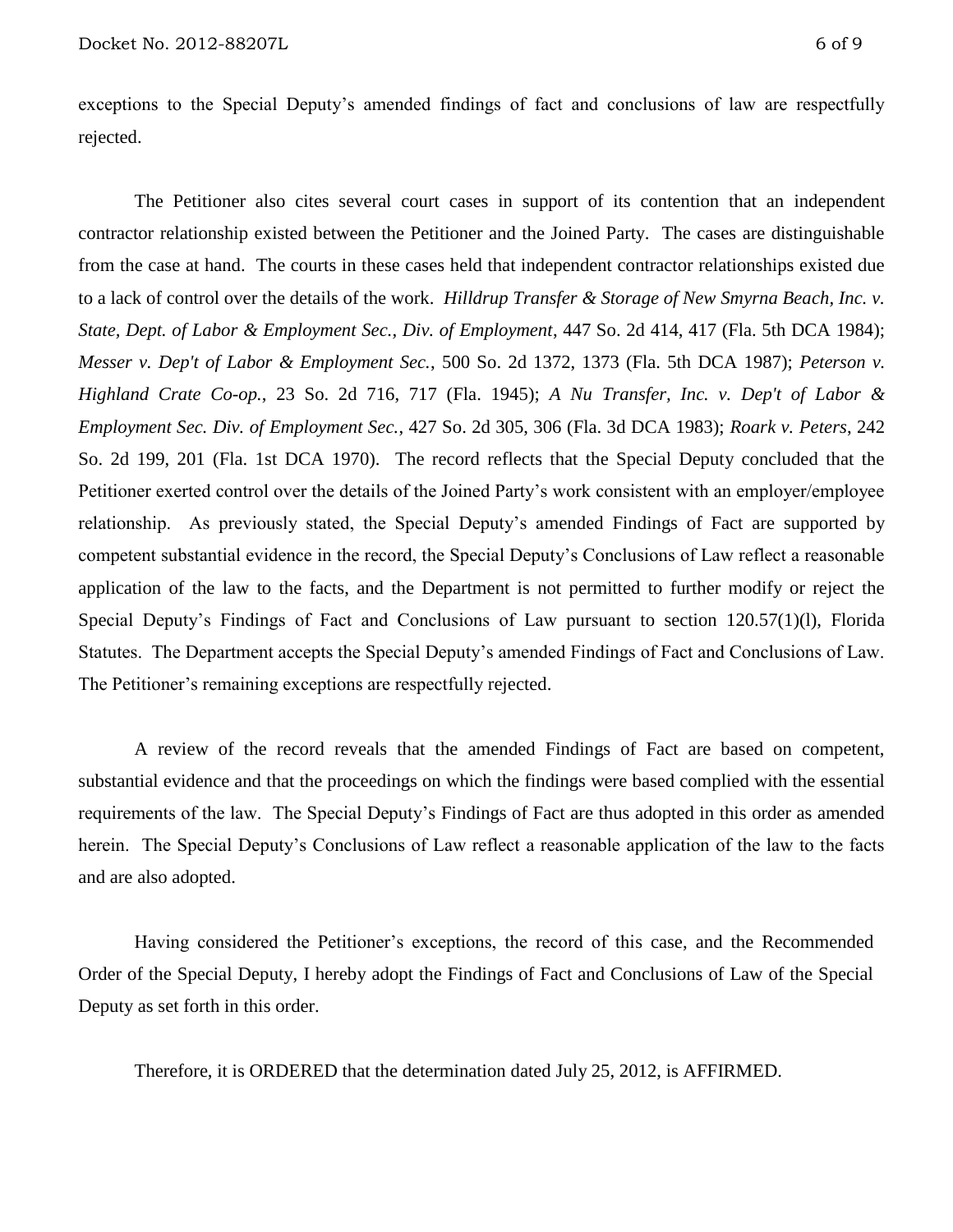#### **JUDICIAL REVIEW**

Any request for judicial review must be initiated within 30 days of the date the Order was filed. Judicial review is commenced by filing one copy of a *Notice of Appeal* with the DEPARTMENT OF ECONOMIC OPPORTUNITY at the address shown at the top of this *Order* and a second copy, with filing fees prescribed by law, with the appropriate District Court of Appeal. It is the responsibility of the party appealing to the Court to prepare a transcript of the record. If no court reporter was at the hearing, the transcript must be prepared from a copy of the Special Deputy's hearing recording, which may be requested from the Office of Appeals.

Cualquier solicitud para revisión judicial debe ser iniciada dentro de los 30 días a partir de la fecha en que la Orden fue registrada. La revisión judicial se comienza al registrar una copia de un *Aviso de Apelación* con la Agencia para la Innovación de la Fuerza Laboral [*DEPARTMENT OF ECONOMIC OPPORTUNITY]* en la dirección que aparece en la parte superior de este *Orden* y una segunda copia, con los honorarios de registro prescritos por la ley, con el Tribunal Distrital de Apelaciones pertinente. Es la responsabilidad de la parte apelando al tribunal la de preparar una transcripción del registro. Si en la audiencia no se encontraba ningún estenógrafo registrado en los tribunales, la transcripción debe ser preparada de una copia de la grabación de la audiencia del Delegado Especial [*Special Deputy*], la cual puede ser solicitada de la Oficina de Apelaciones.

Nenpòt demann pou yon revizyon jiridik fèt pou l kòmanse lan yon peryòd 30 jou apati de dat ke Lòd la te depoze a. Revizyon jiridik la kòmanse avèk depo yon kopi yon *Avi Dapèl* ki voye bay DEPARTMENT OF ECONOMIC OPPORTUNITY lan nan adrès ki parèt pi wo a, lan tèt *Lòd* sa a e yon dezyèm kopi, avèk frè depo ki preskri pa lalwa, bay Kou Dapèl Distrik apwopriye a. Se responsabilite pati k ap prezante apèl la bay Tribinal la pou l prepare yon kopi dosye a. Si pa te gen yon stenograf lan seyans lan, kopi a fèt pou l prepare apati de kopi anrejistreman seyans lan ke Adjwen Spesyal la te fè a, e ke w ka mande Biwo Dapèl la voye pou ou.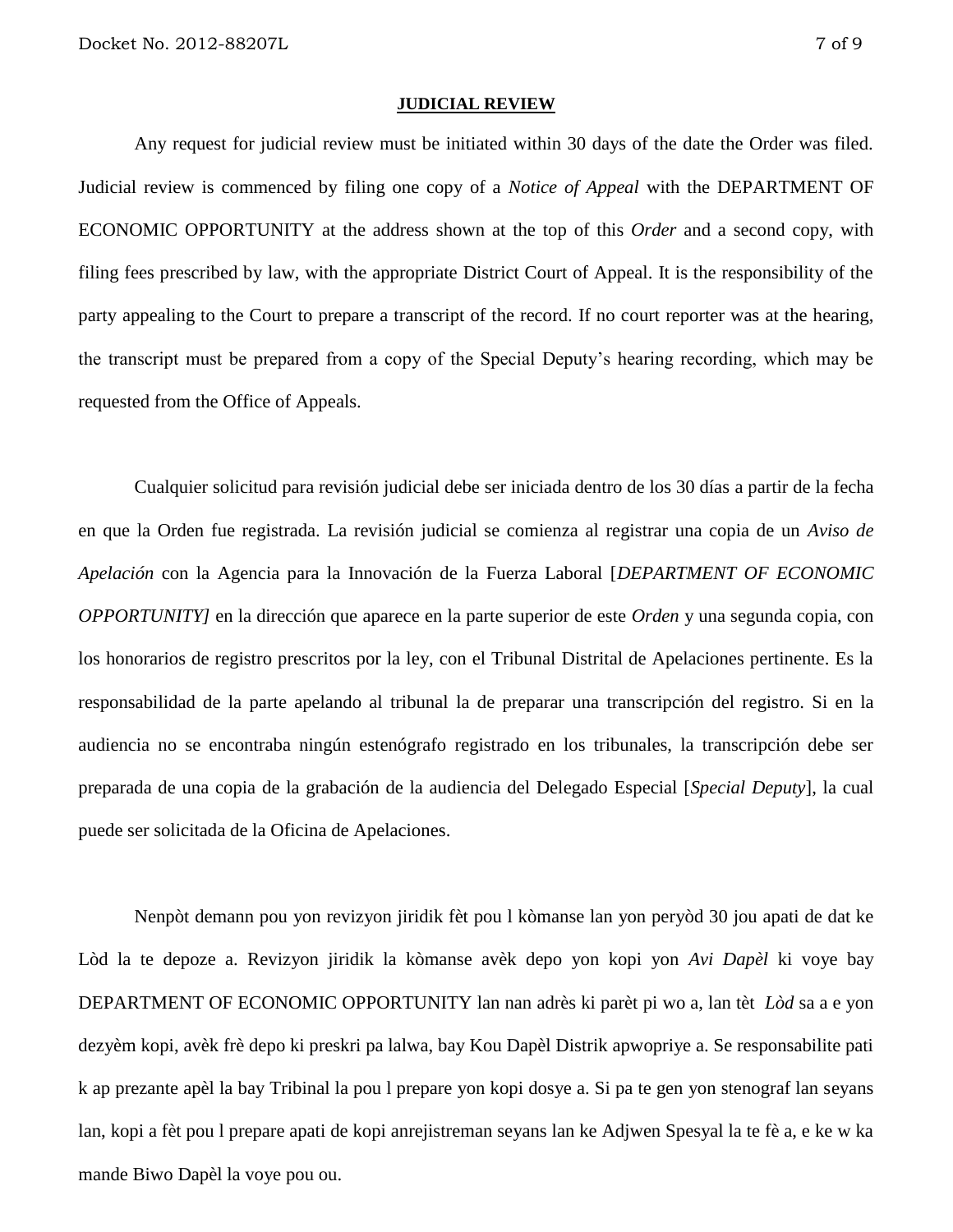DONE and ORDERED at Tallahassee, Florida, this \_\_\_\_\_\_\_ day of **April, 2013**.



Altemese Smith, Bureau Chief, Reemployment Assistance Services DEPARTMENT OF ECONOMIC OPPORTUNITY

FILED ON THIS DATE PURSUANT TO § 120.52, FLORIDA STATUTES, WITH THE DESIGNATED DEPARTMENT CLERK, RECEIPT OF WHICH IS HEREBY ACKNOWLEDGED.

 $\overline{\phantom{a}}$  ,  $\overline{\phantom{a}}$  ,  $\overline{\phantom{a}}$  ,  $\overline{\phantom{a}}$  ,  $\overline{\phantom{a}}$  ,  $\overline{\phantom{a}}$  ,  $\overline{\phantom{a}}$  ,  $\overline{\phantom{a}}$  ,  $\overline{\phantom{a}}$  ,  $\overline{\phantom{a}}$  ,  $\overline{\phantom{a}}$  ,  $\overline{\phantom{a}}$  ,  $\overline{\phantom{a}}$  ,  $\overline{\phantom{a}}$  ,  $\overline{\phantom{a}}$  ,  $\overline{\phantom{a}}$ DEPUTY CLERK DATE

### **CERTIFICATE OF SERVICE**

**I HEREBY CERTIFY that true and correct copies of the foregoing Final Order have been furnished to the persons listed below in the manner described, on the \_\_\_\_\_\_\_ day of April, 2013**.

 $ShmumE, F$ 

SHANEDRA Y. BARNES, Special Deputy Clerk DEPARTMENT OF ECONOMIC **OPPORTUNITY** Reemployment Assistance Appeals 107 EAST MADISON STREET TALLAHASSEE FL 32399-4143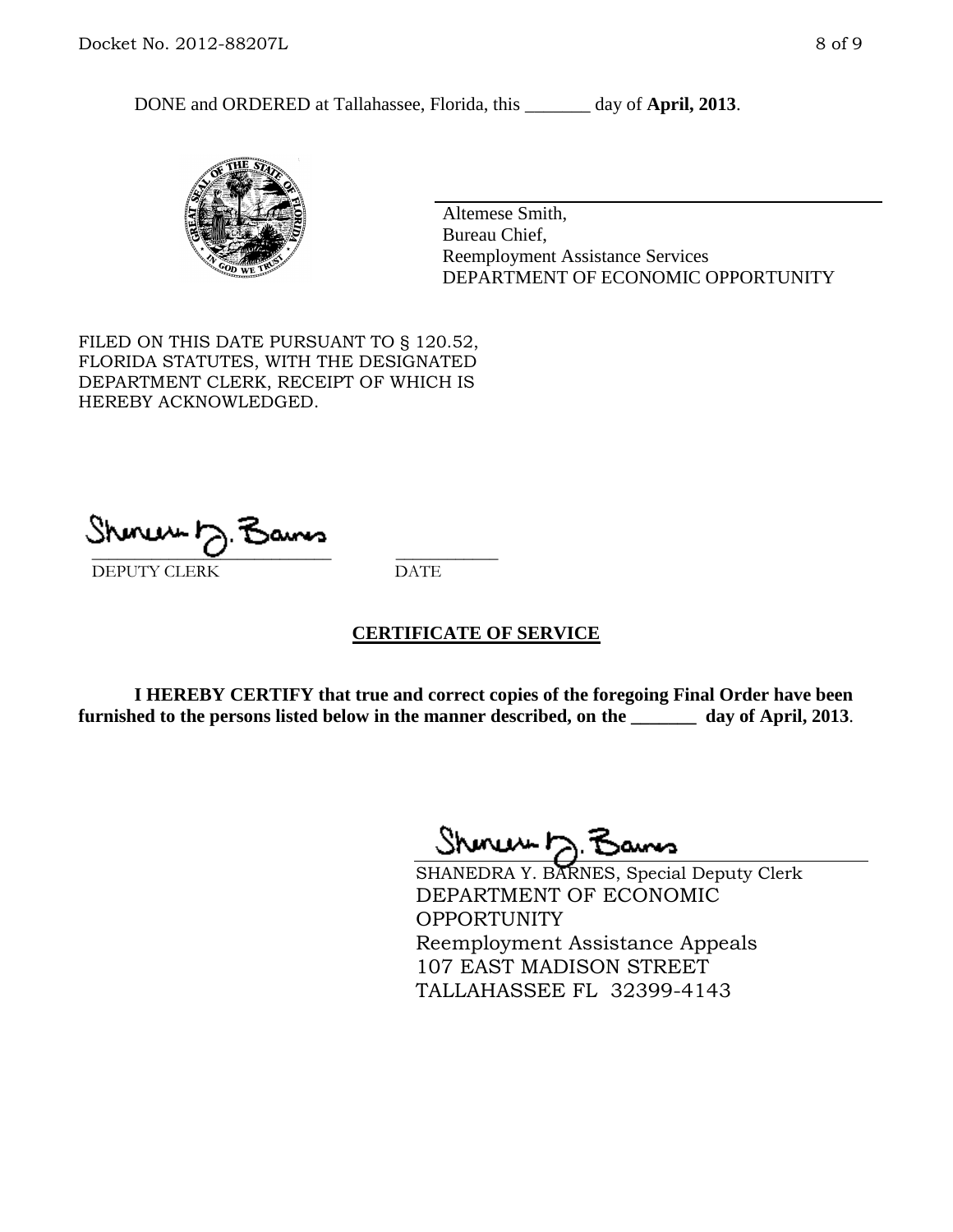By U.S. Mail:

 EAGLE MARSH LUXURY LIMOUSINE L ATTN: VERONIQUE HOWLEY 3869 NW ROYAL OAK DR JENSEN BEACH FL 34957-3408

### CARLOS VEGA 177 NW WILLOW GROVE AVE PORT SAINT LUCIE FL 34986

DAVID E BOWERS 505 SOUTH FLAGLER DRIVE STE 1100 WEST PALM BEACH FL 33401

DEPARTMENT OF REVENUE ATTN: PATRICIA ELKINS - CCOC #1-4866 5050 WEST TENNESSEE STREET TALLAHASSEE FL 32399

DEPARTMENT OF REVENUE ATTN: MYRA TAYLOR P O BOX 6417 TALLAHASSEE FL 32314-6417

JASON CLARK PO BOX 17486 WEST PALM BEACH FL 33416

State of Florida DEPARTMENT OF ECONOMIC OPPORTUNITY c/o Department of Revenue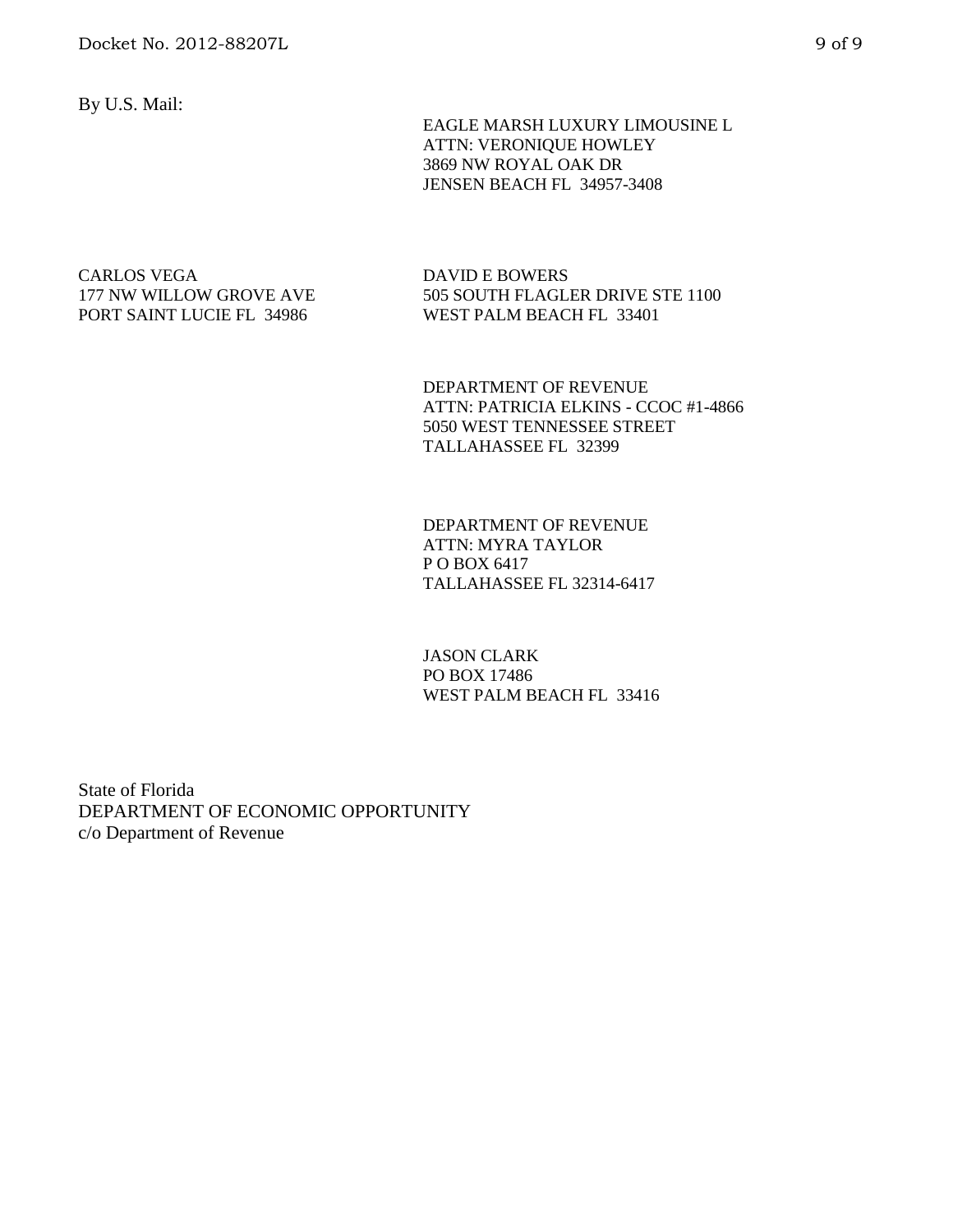## **DEPARTMENT OF ECONOMIC OPPORTUNITY Reemployment Assistance Appeals**

MSC 347 CALDWELL BUILDING 107 EAST MADISON STREET TALLAHASSEE FL 32399-4143

| <b>PETITIONER:</b>             |
|--------------------------------|
| Employer Account No. - 2799308 |
| EAGLE MARSH LUXURY LIMOUSINE L |
| <b>ATTN: VERONIQUE HOWLEY</b>  |
| 3869 NW ROYAL OAK DR           |
| JENSEN BEACH FL 34957-3408     |
|                                |

**PROTEST OF LIABILITY DOCKET NO. 2012-88207L**

**RESPONDENT:** State of Florida DEPARTMENT OF ECONOMIC **OPPORTUNITY** c/o Department of Revenue

# **RECOMMENDED ORDER OF SPECIAL DEPUTY**

TO: Assistant Director, Executive Director, Reemployment Assistance Services DEPARTMENT OF ECONOMIC OPPORTUNITY

This matter comes before the undersigned Special Deputy pursuant to the Petitioner's protest of the Respondent's determination dated July 25, 2012.

After due notice to the parties, a telephone hearing was held on November 1, 2012. The Petitioner appeared and was represented by legal counsel. The Petitioner's member/owner testified as a witness for the Petitioner. The Respondent, represented by a Department of Revenue Tax Specialist II, appeared and testified. The Joined Party appeared and testified.

The record of the case, including the recording of the hearing and any exhibits submitted in evidence, is herewith transmitted. The Petitioner filed a request for an extension of time for the submission of Proposed Findings of Fact and Conclusions of Law. The Special Deputy granted the request and extended the deadline for proposals to November 30, 2012. Proposed Findings of Fact and Conclusions of Law were submitted by the Petitioner on November 30, 2012.

### **Issue:**

Whether services performed for the Petitioner by the Joined Party constitute insured employment, and if so, the effective date of liability, pursuant to Section 443.036(19), 443.036(21); 443.1216, Florida **Statutes.** 

## **Findings of Fact:**

1. The Petitioner operates a transportation service. The Petitioner primarily transports passengers between various airports and a Club Med location. The Petitioner also provides a stretch limousine service. The Petitioner utilizes drivers whom the Petitioner classifies as independent contractors to transport the passengers. The Petitioner has approximately 15 individuals that provide driving services.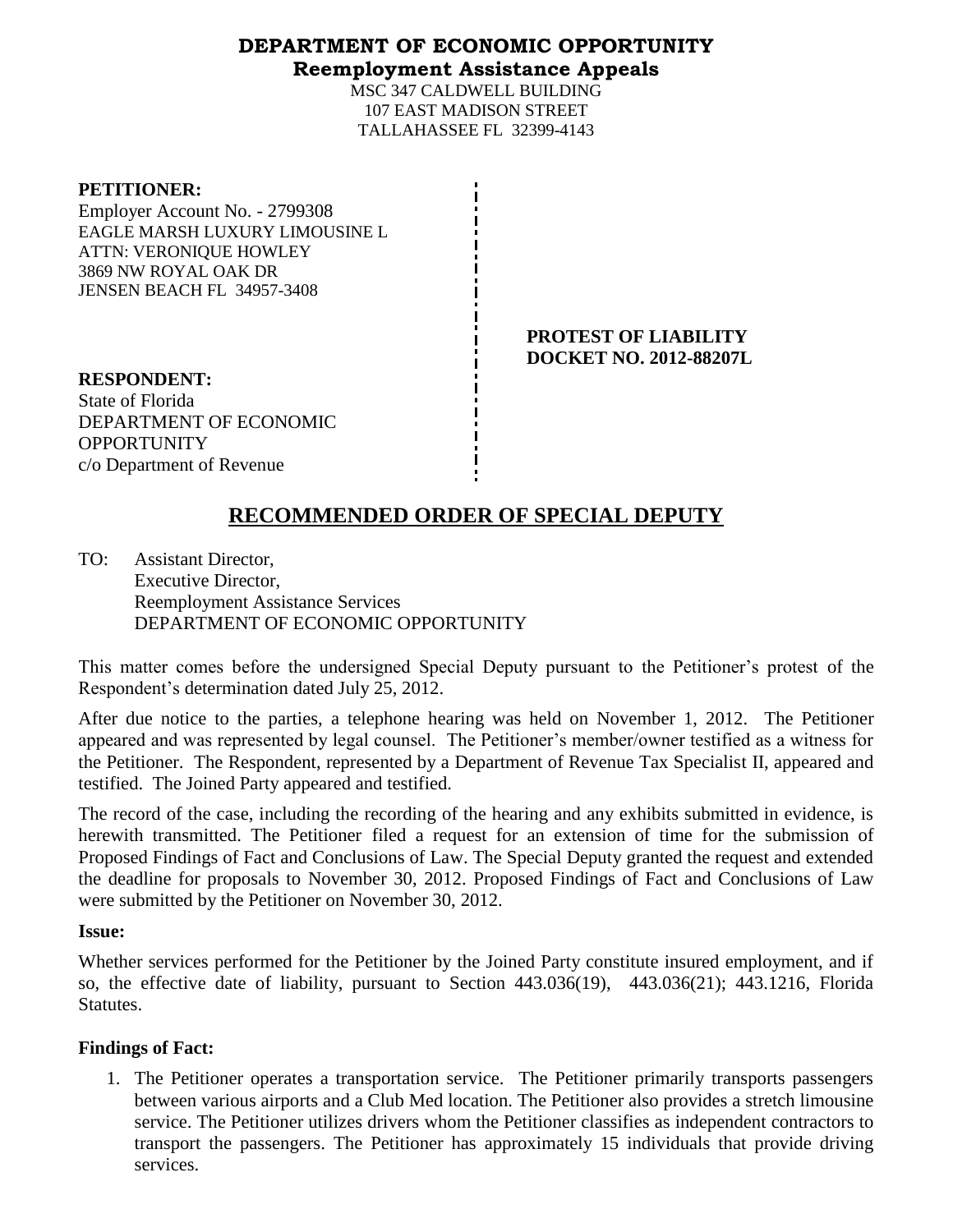- 2. The Joined Party began performing services for the Petitioner as a driver in late 2010, and continued to perform those services until April 27, 2012. The Joined Party took one month off in early 2012 for hernia surgery.
- 3. The Joined Party responded to an advertisement placed by the Petitioner on Craigslist seeking drivers possessing a commercial driver's license. The Joined Party met with the Petitioner's member/owner who showed the Joined Party where the Petitioner kept its vehicles and the keys for the vehicles, described the work to be done, told the Joined Party what each trip paid, and told the Joined Party that he needed to have a cellular telephone so the Petitioner could contact him. The parties did not enter into a written agreement. The parties did not discuss whether they were entering into an employer-employee relationship or an independent contractor relationship. The Joined Party assumed he was not an employee because he was not paid hourly, did not receive benefits, used the Petitioner's vehicles, and did not have any expenses associated with the use of the vehicles.
- 4. The Joined Party had prior experience as a driver for another airport shuttle service. The Joined Party possessed a commercial driver's license and permits required for drivers of vehicles for hire from Palm Beach County and the city of Orlando. The Petitioner did not provide any training to the Joined Party. The Petitioner told the Joined Party to be courteous, to be on time, and to wear a necktie.
- 5. The Petitioner's customers contacted the Petitioner for transportation services. The Petitioner determined the fare at the time the service was requested. The Joined Party was not permitted to alter the fare set by the Petitioner. In most cases, the Joined Party did not have a contact number for the customer. If the Joined Party was running late or encountered some problem, the Joined Party contacted the Petitioner so that the Petitioner could communicate with the customer. The Joined Party was not permitted to solicit and transport passengers in the Petitioner's vehicles for his own benefit. If the Joined Party was at the airport or another location and was approached by someone for a ride, he contacted the Petitioner for permission to transport the passenger and charged the rate set by the Petitioner.
- 6. The Petitioner assigned all of the trips to the drivers. Usually, the Petitioner emailed the drivers in the evening with a trip list for the following day. The Petitioner provided the drivers with the date and time for the pick-up, the customer's name, the pick-up location, the drop-off location, and the vehicle to be used. The drivers were expected to respond as soon as possible. The Joined Party's practice was to immediately acknowledge receipt of the email. The Joined Party was required to keep his cellular telephone on 24 hours per day, seven days per week so that the Petitioner could contact him for unscheduled trips. The Joined Party told the Petitioner when he wanted a day off from driving. If the Petitioner was going to be busy on that particular day, the Petitioner told the Joined Party to pick another day. The Petitioner sometimes called the Joined Party for a job on his day off, and the Joined Party would work. The Joined Party only refused a job assignment one time. The Joined Party was contacted by the Petitioner to make an airport run after he had already worked approximately 15 hours, and the Joined Party refused the job. The Joined Party experienced a substantial reduction in assignments for the following week. The Joined Party did not believe he was free to refuse work without penalty.
- 7. The Joined Party used the Petitioner's vehicles to perform the work. The Petitioner paid all of the costs associated with the use of the vehicles, including fuel, maintenance, insurance and tolls. The Joined Party was a covered driver under the Petitioner's insurance policy. The Joined Party was not required to pay a deductible or repair expenses in the event of an accident in the Petitioner's vehicle. The Joined Party had a minor accident with one of the Petitioner's vehicles. The Joined Party voluntarily paid for repairs because he was afraid, if he did not, the Petitioner would not give him further work. The Joined Party was required to wash and vacuum the vehicle before his first pick-up of the day. The Joined Party took the vehicles to a car wash and was reimbursed by the Petitioner for the cost. The Joined Party was required to return the vehicle to the Petitioner's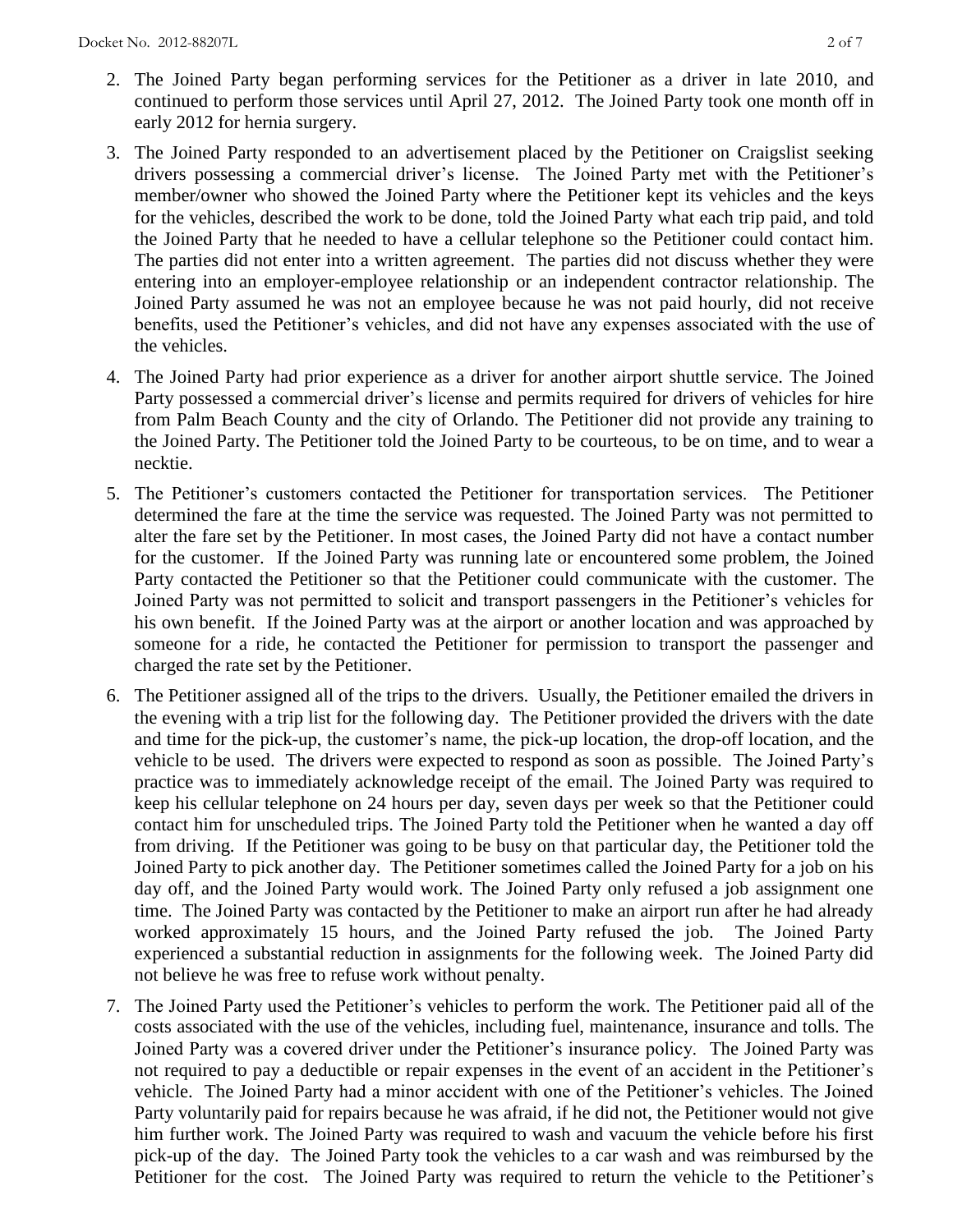business location at the end of each day unless he had an early morning pick-up in the same vehicle the next day. In that circumstance, the Joined Party was permitted to keep the car overnight and could drive the vehicle for personal use. The Joined Party used his personal cellular telephone in connection with the work.

- 8. The Petitioner determined the per trip rate paid to the Joined Party. If the Joined Party had to wait for more than an hour at an airport with a customer, such as a minor, the Petitioner paid the Joined Party at a rate of \$15 per hour for waiting time. If an arriving flight was delayed more than an hour or two, the Petitioner sometimes paid the Joined Party additional compensation. If the Joined Party went to a pick-up location and the customer was not there, the Petitioner paid the Joined Party for the trip.
- 9. The Petitioner paid the Joined Party on a bi-weekly basis. The Joined Party maintained daily driving reports and submitted them to the Petitioner prior to the pay date. The Petitioner did not withhold taxes from the Joined Party's pay. The Joined Party did not receive bonuses, sick pay, vacation pay, holiday pay, or other fringe benefits. The Petitioner reported the Joined Party's earnings on a form 1099-MISC. The Joined Party could and did receive tips from passengers. The Joined Party was not required to report his tips to the Petitioner.
- 10. The Joined Party could not subcontract the work or hire others to perform his services for the Petitioner. The Joined Party could give an assigned job to another of the Petitioner's drivers.
- 11. The Joined Party was not restricted from working for a competitor of the Petitioner. During the first week the Joined Party performed driving services for the Petitioner, he also performed driving services for another airport shuttle service. After that week the Joined Party did not perform driving services for anyone other than the Petitioner.
- 12. The Joined Party did not have his own business, business cards, occupational license, or business liability insurance and did not advertise his services as a driver to the general public.
- 13. Either party could terminate the relationship at any time without penalty or liability for breach of contract. After the Joined Party was late picking up a passenger from an airport, the Petitioner notified the Joined Party that the Petitioner would only use the Joined Party as a driver in emergency situations. The Joined Party did not receive further work from the Petitioner.
- 14. The Joined Party filed a claim for unemployment compensation benefits effective May 8, 2012. When the Joined Party did not receive credit for his earnings with the Petitioner, a *Request for Reconsideration of Monetary Determination* was filed. An investigation was assigned to the Department of Revenue to determine if the Joined Party performed services for the Petitioner as an independent contractor or as an employee.
- 15. On June 15, 2012, the Department of Revenue issued a determination holding that the services performed for the Petitioner by the Joined Party as a driver constitute insured employment retroactive to January 1, 2011. On July 2, 2012, the Petitioner submitted a protest of the determination along with a completed *Independent Contractor Analysis* and other information pertaining to the work relationship with the Joined Party. On July 25, 2012, the Department of Revenue issued an affirmation of the prior determination. The Petitioner filed a timely protest.

## **Conclusions of Law:**

16. The issue in this case, whether services performed for the Petitioner by the Joined Party constitute employment subject to the Florida Unemployment Compensation Law, is governed by Chapter 443, Florida Statutes. Section 443.1216(1)(a)2., Florida Statutes, provides that employment subject to the chapter includes service performed by individuals under the usual common law rules applicable in determining an employer-employee relationship.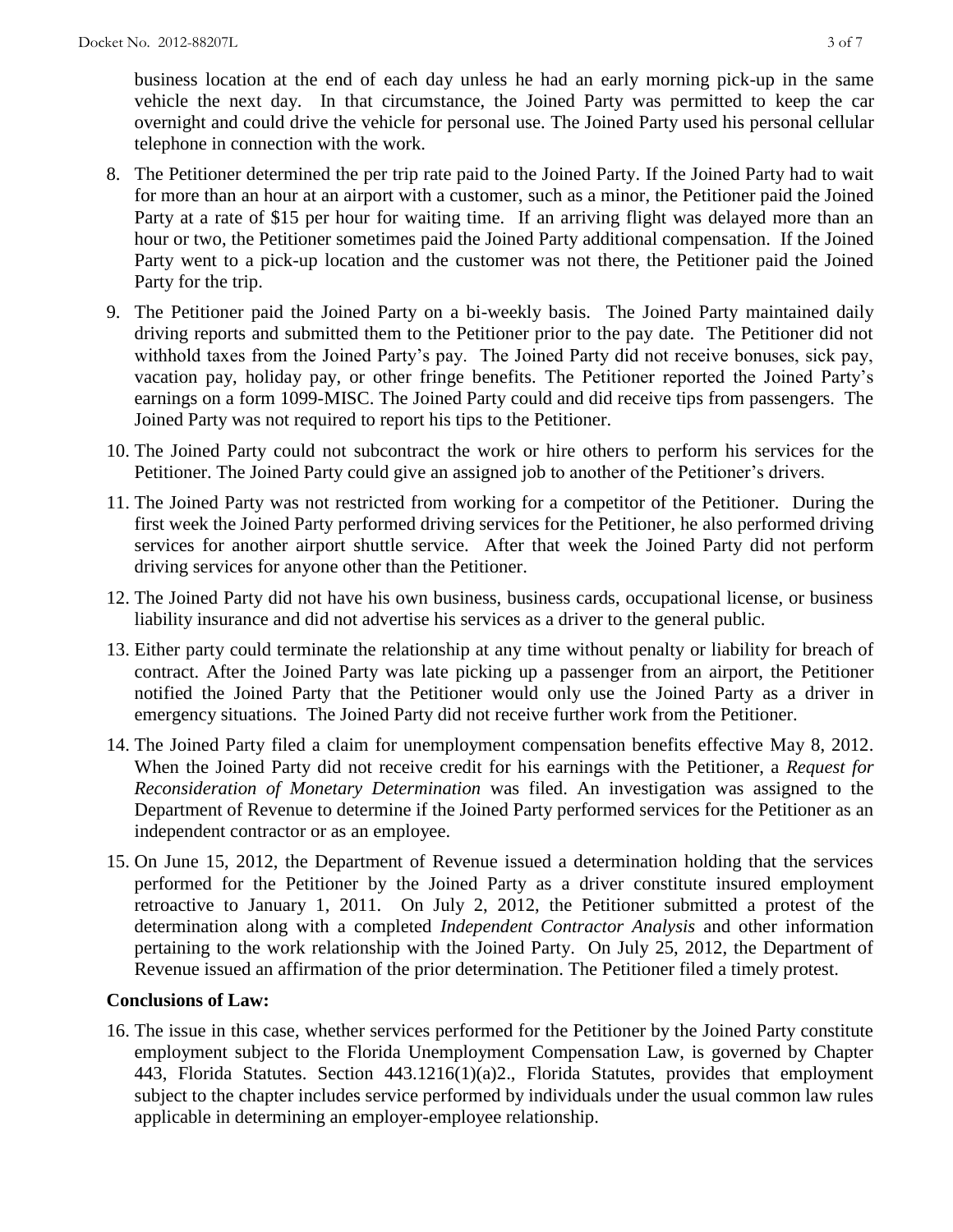- 17. The Supreme Court of the United States held that the term "usual common law rules" is to be used in a generic sense to mean the "standards developed by the courts through the years of adjudication." United States v. W.M. Webb, Inc., 397 U.S. 179 (1970).
- 18. The Supreme Court of Florida adopted and approved the tests in 1 Restatement of Law, Agency 2d Section 220 (1958), for use to determine if an employment relationship exists. See Cantor v. Cochran, 184 So.2d 173 (Fla. 1966); Miami Herald Publishing Co. v. Kendall, 88 So.2d 276 (Fla. 1956); Magarian v. Southern Fruit Distributors, 1 So.2d 858 (Fla. 1941); see also Kane Furniture Corp. v. R. Miranda, 506 So.2d 1061 (Fla. 2d DCA 1987). In Brayshaw v. Agency for Workforce Innovation, et al; 58 So.3d 301 (Fla. 1st DCA 2011) the court stated that the statute does not refer to other rules or factors for determining the employment relationship and, therefore, the Agency is limited to applying only Florida common law in determining the nature of an employment relationship.
- 19. Restatement of Law is a publication, prepared under the auspices of the American Law Institute, which explains the meaning of the law with regard to various court rulings. The Restatement sets forth a nonexclusive list of factors that are to be considered when judging whether a relationship is an employment relationship or an independent contractor relationship.
- 20. 1 Restatement of Law, Agency 2d Section 220 (1958) provides:
	- (1) A servant is a person employed to perform services for another and who, in the performance of the services, is subject to the other's control or right of control.
	- (2) The following matters of fact, among others, are to be considered:
		- (a) the extent of control which, by the agreement, the business may exercise over the details of the work;
		- (b) whether or not the one employed is engaged in a distinct occupation or business;
		- (c) the kind of occupation, with reference to whether, in the locality, the work is usually done under the direction of the employer or by a specialist without supervision;
		- (d) the skill required in the particular occupation;
		- (e) whether the employer or the worker supplies the instrumentalities, tools, and the place of work for the person doing the work;
		- (f) the length of time for which the person is employed;
		- (g) the method of payment, whether by the time or by the job;
		- (h) whether or not the work is a part of the regular business of the employer;
		- (i) whether or not the parties believe they are creating the relation of master and servant;
		- (j) whether the principal is or is not in business.
- 21. Comments in the Restatement explain that the word "servant" does not exclusively connote manual labor, and the word "employee" has largely replaced "servant" in statutes dealing with various aspects of the working relationship between two parties.
- 22. In Department of Health and Rehabilitative Services v. Department of Labor & Employment Security, 472 So.2d 1284 (Fla.  $1<sup>st</sup>$  DCA 1985) the court confirmed that the factors listed in the Restatement are the proper factors to be considered in determining whether an employer-employee relationship exists. However, in citing La Grande v. B&L Services, Inc., 432 So.2d 1364, 1366 (Fla.  $1<sup>st</sup>$  DCA 1983), the court acknowledged that the question of whether a person is properly classified an employee or an independent contractor often cannot be answered by reference to "hard and fast" rules, but rather must be addressed on a case-by-case basis.
- 23. The evidence presented in this case does not reveal the existence of an agreement, verbal or written, specifying whether the Joined Party would perform services as an employee or as an independent contractor. In Keith v. News & Sun Sentinel Co., 667 So.2d 167 (Fla. 1995), the Court held that in determining the status of a working relationship, the agreement between the parties should be examined if there is one. In providing guidance on how to proceed absent an express agreement the Court stated, "In the event that there is no express agreement and the intent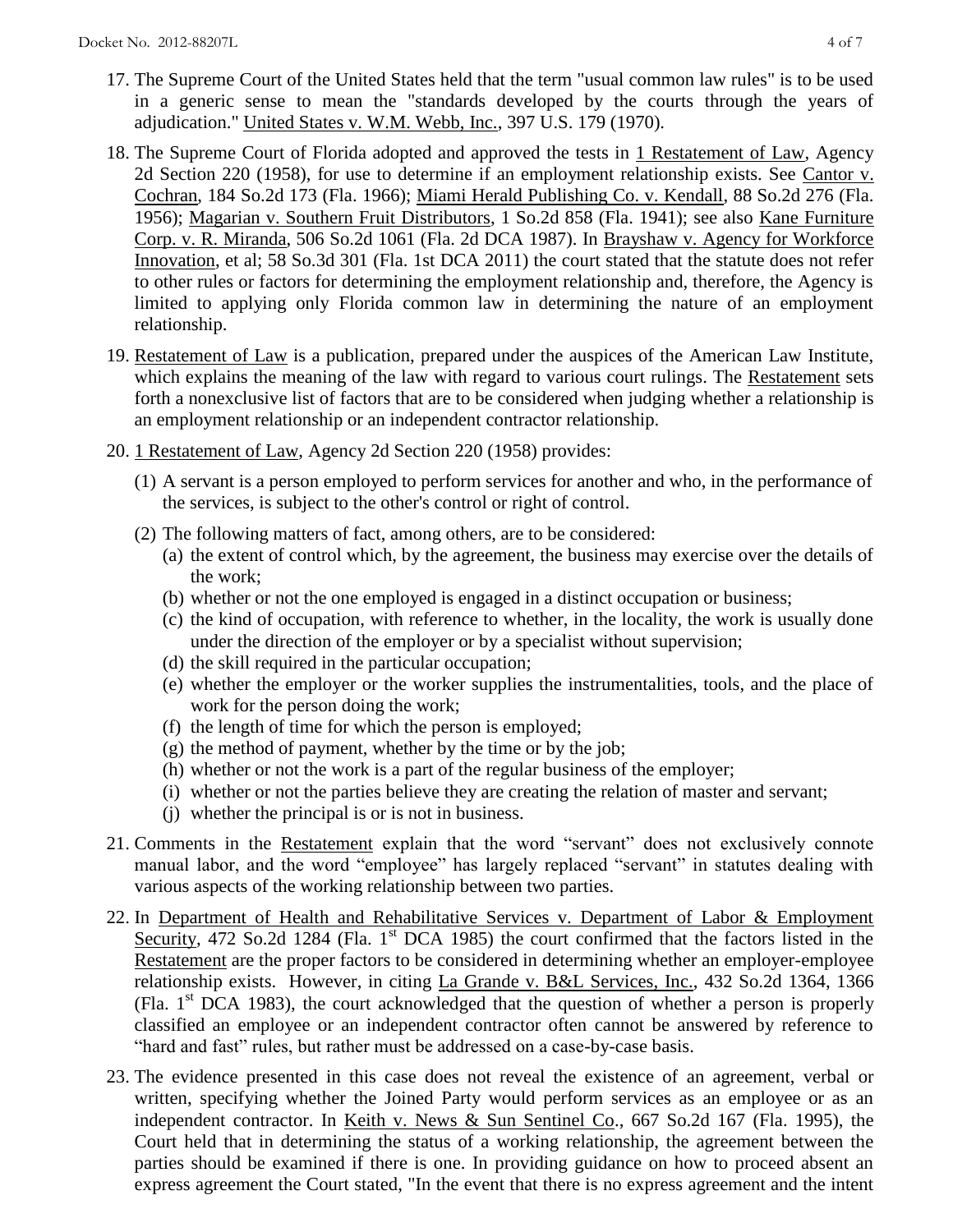of the parties cannot be otherwise determined, courts must resort to a fact specific analysis under the Restatement based on the actual practice of the parties." The Joined Party's belief that his status was one of a contractor, as indicated in his testimony at the hearing and in his response to the Department of Revenue's *Independent Contractor Analysis* form, was based not upon an express agreement with the Petitioner or upon an intent to enter into an independent contractor relationship with the Petitioner, but upon a conclusion drawn from the manner in which the Petitioner chose to pay and report the Joined Party's earnings.

- 24. The Petitioner operates a transportation service. The Joined Party performed services as a driver. The Joined Party transported the Petitioner's customers in the Petitioner's vehicles. The work performed by the Joined Party was not separate and distinct from the Petitioner's business, but was an integral and necessary part of the Petitioner's business.
- 25. The Joined Party did not have his own business. The Joined Party did not advertise his services as a driver to the general public. The Joined Party did not have a significant financial investment in the work performed for the Petitioner. The Petitioner obtained the customers, furnished the vehicles, and paid all of the costs associated with the use of the vehicles. The Joined Party possessed a commercial driver's license and airport permits prior to performing any services for the Petitioner. It was not shown that the Joined Party incurred any additional expense due to the use of his personal cellular telephone in connection with the work performed for the Petitioner.
- 26. In Adams v. Department of Labor and Employment Security, 458 So.2d 1161 (Fla. 1<sup>st</sup> DCA 1984), the Court held that the basic test for determining a worker's status is the employing unit's right of control over the manner in which the work is performed. The Court, quoting from La Grande v. B & L Services, Inc., 432 So.2d 1364 (Fla.  $1<sup>st</sup>$  DCA 1983), stated that the distinction between an employee and an independent contractor centered around "the degree of control which the putative employer exercises over the person, the decisive question being who has the right to direct what shall be done and how and when it shall be done;…whether the person is subject to or whether he is free from control with regard to the details of the engagement." In this case the Petitioner determined what work was performed, when the work was performed, and where the work was performed. The Petitioner determined which passengers the Joined Party was to transport and, thereby, when and where the work was performed. Although the Petitioner contended the Joined Party was free to accept or decline work at any time, the record reveals the Joined Party could not refuse an assignment without fear of reprisal. The Petitioner determined which vehicle the Joined Party was to use. The Petitioner determined the fare charged to the customer. The Joined Party could not subcontract the work.
- 27. The Petitioner determined the rate and method of payment. The Petitioner paid the Joined Party on a bi-weekly basis. Whether the Joined Party was paid per trip or by the hour for waiting time, the Petitioner determined the amount of the Joined Party's pay. The fact that the Petitioner chose not to withhold taxes from the Joined Party's pay does not, standing alone, establish an independent contractor relationship.
- 28. Either party had the right to terminate the relationship at any time without incurring a penalty or liability for breach of contract. The Joined Party performed services for the Petitioner for approximately sixteen months. With the exception of the first week of service, the Joined Party performed driving services exclusively for the Petitioner. These facts reveal the existence of an atwill relationship of relative permanence. In Cantor v. Cochran, 184 So.2d 173 (Fla. 1966), the court in quoting 1 Larson, Workmens' Compensation Law, Section 44.35, stated: "The power to fire is the power to control. The absolute right to terminate the relationship without liability is not consistent with the concept of independent contractor, under which the contractor should have the legal right to complete the project contracted for and to treat any attempt to prevent completion as a breach of contract."
- 29. It is concluded that the services performed for the Petitioner by the Joined Party as a driver constitute insured employment.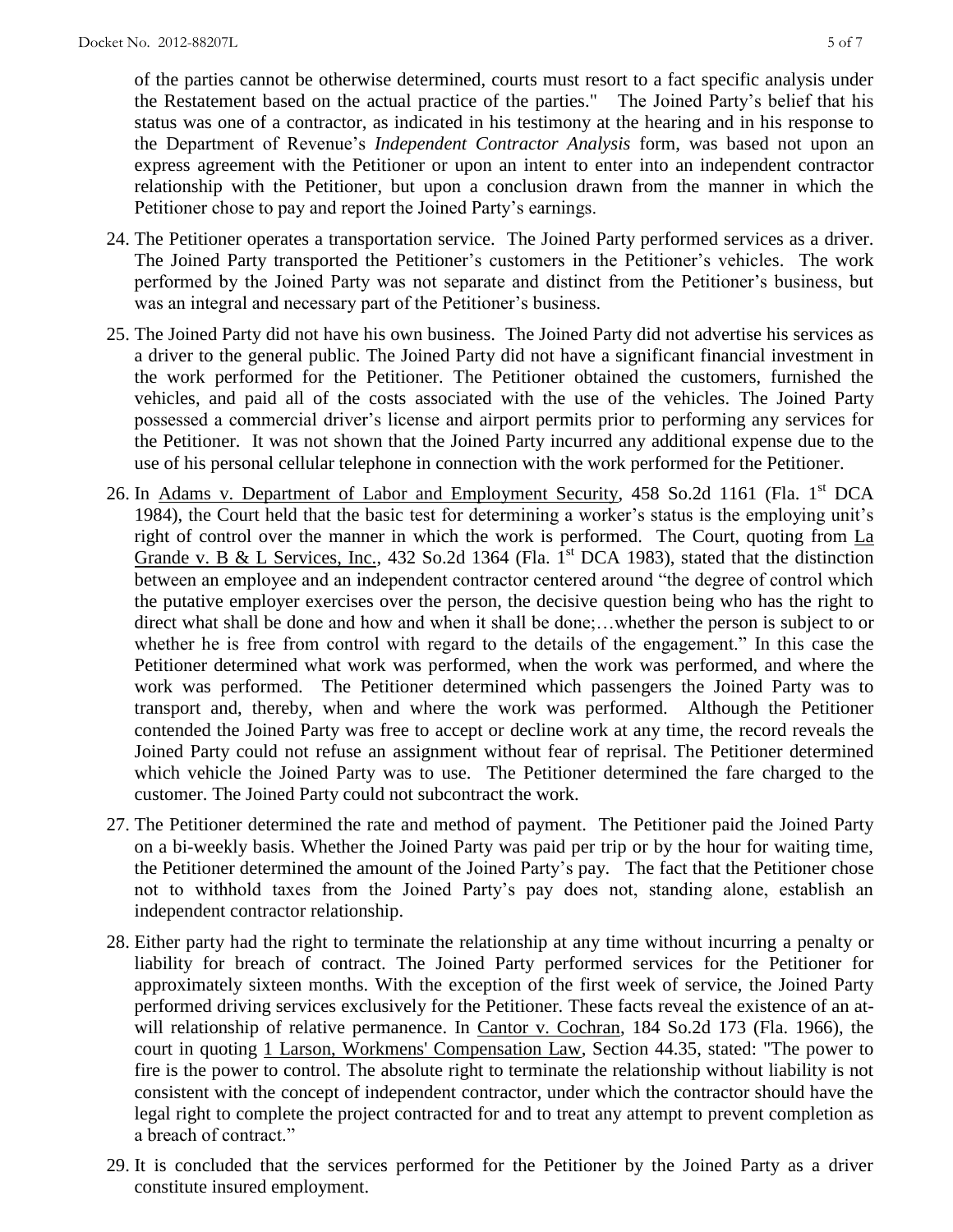30. The Petitioner submitted Proposed Findings of Fact and Conclusions of Law. The Petitioner's Proposed Findings of Fact and Conclusions of Law were considered by the Special Deputy. Those Proposed Findings of Fact and Conclusions of Law that are supported by the record were incorporated in the recommended order. Those Proposed Findings of Fact and Conclusions of Law that are not relevant, are not supported by the record, or are mischaracterizations of the evidence were respectfully rejected.

**Recommendation:** It is recommended that the determination dated July 25, 2012, be AFFIRMED.

Respectfully submitted on January 14, 2013.



SUSAN WILLIAMS, Special Deputy Office of Appeals

A party aggrieved by the *Recommended Order* may file written exceptions to the Director at the address shown above within fifteen days of the mailing date of the *Recommended Order*. Any opposing party may file counter exceptions within ten days of the mailing of the original exceptions. A brief in opposition to counter exceptions may be filed within ten days of the mailing of the counter exceptions. Any party initiating such correspondence must send a copy of the correspondence to each party of record and indicate that copies were sent.

Una parte que se vea perjudicada por la *Orden Recomendada* puede registrar excepciones por escrito al Director Designado en la dirección que aparece arriba dentro de quince días a partir de la fecha del envío por correo de la *Orden Recomendada*. Cualquier contraparte puede registrar contra-excepciones dentro de los diez días a partir de la fecha de envió por correo de las excepciones originales. Un sumario en oposición a contra-excepciones puede ser registrado dentro de los diez días a partir de la fecha de envío por correo de las contra-excepciones. Cualquier parte que dé inicio a tal correspondencia debe enviarle una copia de tal correspondencia a cada parte contenida en el registro y señalar que copias fueron remitidas.

Yon pati ke *Lòd Rekòmande* a afekte ka prezante de eksklizyon alekri bay Direktè Adjwen an lan adrès ki parèt anlè a lan yon peryòd kenz jou apati de dat ke *Lòd Rekòmande* a te poste a. Nenpòt pati ki fè opozisyon ka prezante objeksyon a eksklizyon yo lan yon peryòd dis jou apati de lè ke objeksyon a eksklizyon orijinal yo te poste. Yon dosye ki prezante ann opozisyon a objeksyon a eksklizyon yo, ka prezante lan yon peryòd dis jou apati de dat ke objeksyon a eksklizyon yo te poste. Nenpòt pati ki angaje yon korespondans konsa dwe voye yon kopi kourye a bay chak pati ki enplike lan dosye a e endike ke yo te voye kopi yo.

mu∧⊢h

**January 14, 2013**<br>**January 14, 2013** 

**Date Mailed:**